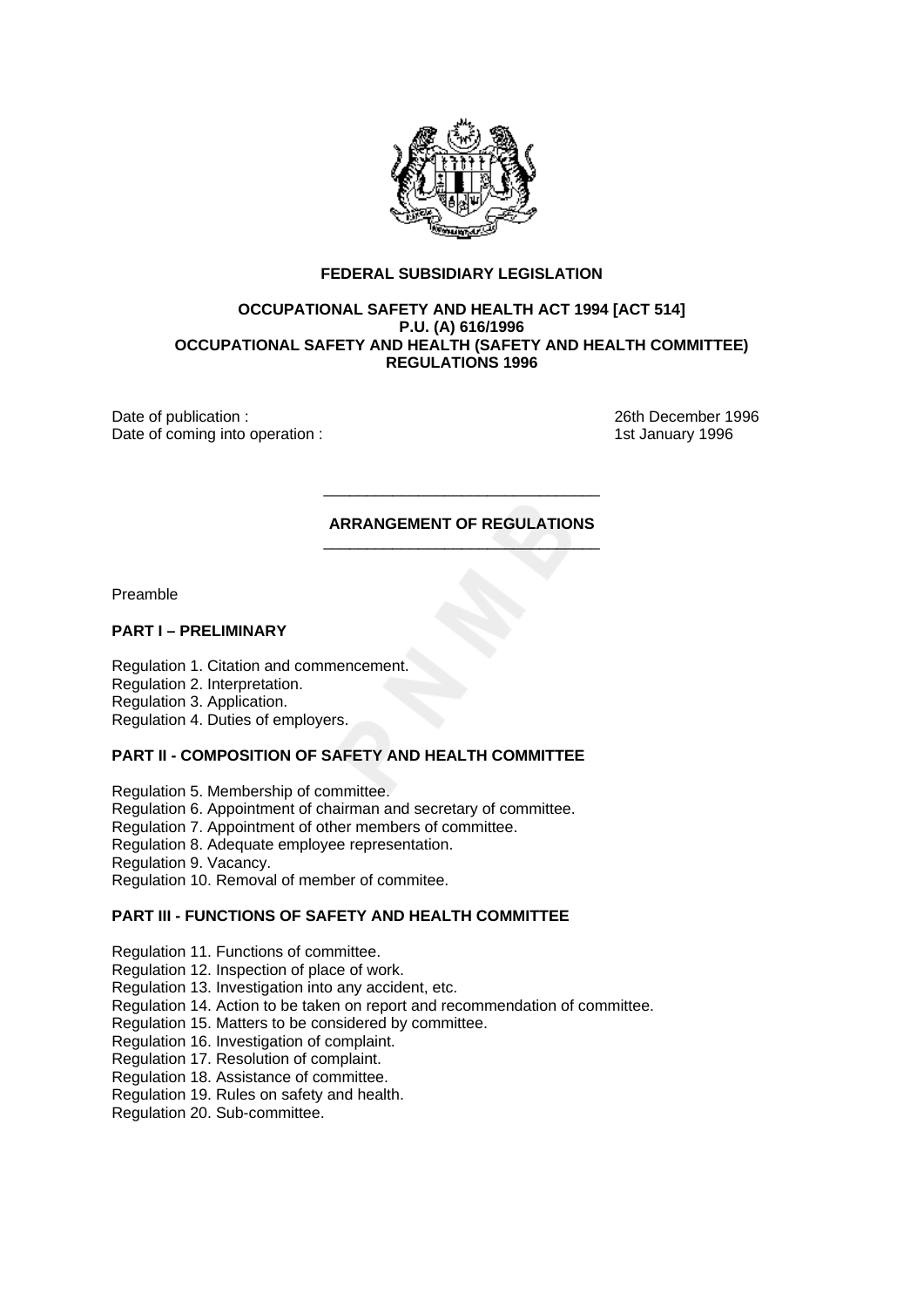# **PART IV - MEETINGS OF SAFETY AND HEALTH COMMITTEE**

- Regulation 21. Frequency of meetings of committee.
- Regulation 22. Duty to provide facilities.
- Regulation 23. Inaugural meeting.
- Regulation 24. Quorum.
- Regulation 25. Non-member may attend meeting.
- Regulation 26. Matters to be discussed at meeting.
- Regulation 27. Minutes of meeting.

# **PART V - PROVISIONS OF TRAINING AND INFORMATION**

Regulation 28. Duty to ensure basid knowledge and functions of committee.

- Regulation 29. Duty to provide adequate training.
- Regulation 30. Duty to make available relevant document and information.
- Regulation 31. Information not to be supplied.

## **PART VI - PENALTY**

Regulation 32. Penalty.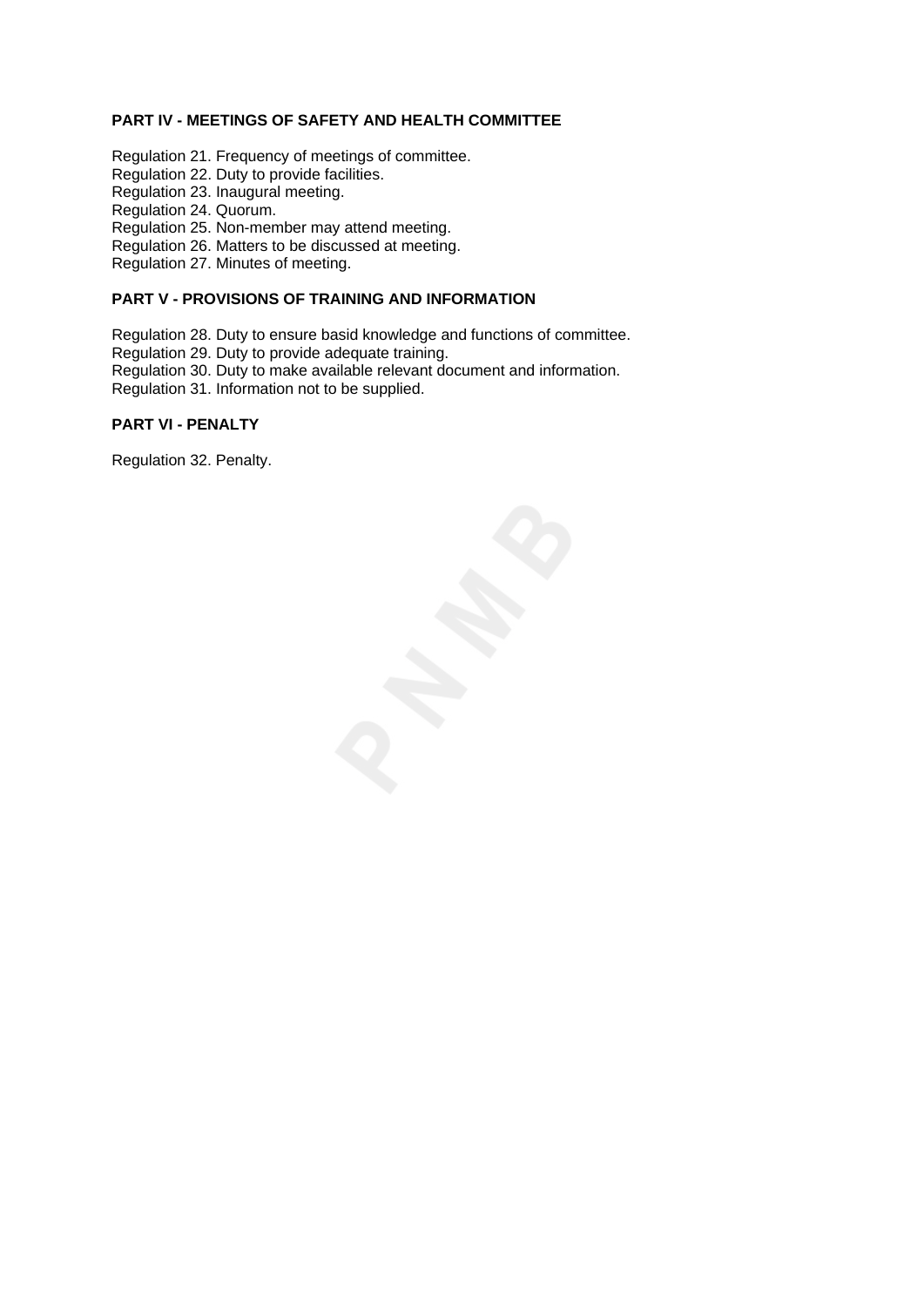# **Preamble**

IN exercise of the powers conferred by section 66 of the Occupational Safety and Health Act 1994, the Minister makes the following regulations:

### **PART I PRELIMINARY**

### **1. Citation and commencement.**

These regulations may be cited as the **Occupational Safety and Health (Safety and Health Committee) Regulations 1996** and shall come into force on 1 January 1997.

### **2. Interpretation.**

In these Regulations, unless the context otherwise requires -

"authorised manager" means a person duly authorised by an employer to deal with any matter relating to the safety and health of persons employed at the place of work.

"chairman" means the chairman of a safety and health committee;

"Director General" means the Director General of Occupational Safety and health appointed under subsection 5(1) of the Act;

"member" means a member of a safety and health committee;

"near-miss accident" means any accident at a place of work which has the potential of causing injury to any person or damage to any property;

"safety audits" means the safety and health audits of plant and systems of work to ensure the safety and health of persons employed at a place of work;

"safety and health auditors' means persons, whether employed at a place of work or otherwise, appointed by the employer to conduct safety audits at the place of work;

"secretary" means the secretary of a safety and health committee.

## **3. Application.**

(1) These Regulations shall apply to a safety and health committee established under section 30 of the Act.

(2) A safety and health committee formed at a place of work before the commencement of these Regulations shall reorganise itself in accordance with these Regulations within six months from the date of the commencement of these Regulations.

### **4. Duties of employers.**

It shall be the duty of an employer -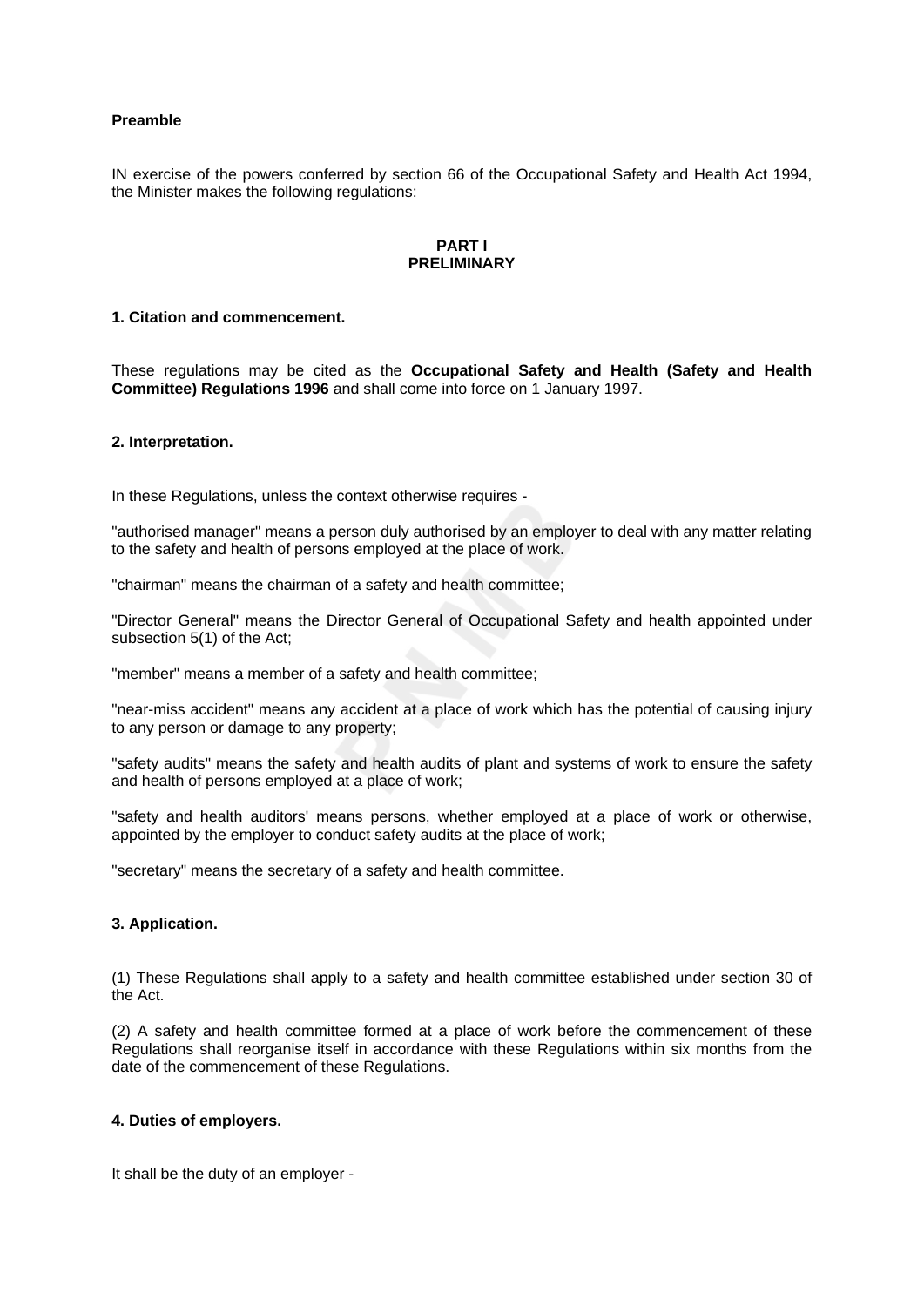- (a) to comply with Parts II and III of these Regulations; and
- (b) to ensure that Parts IV and V of these Regulations are complied with.

# **PART II COMPOSITION OF SAFETY AND HEALTH COMMITTEE**

### **5. Membership of committee.**

(1) A safety and health committee shall consist of -

- (a) a chairman;
- (b) a secretary;
- (c) representatives of employer; and
- (d) representatives of employees.

(2) Where there are one hundred persons or less employed at a place of work, there shall not be less than two representatives each from the employees and the management on the committee; and where there are more than one hundred persons employed at the place of work, there shall not be less than four representatives each from the employees and the management.

## **6. Appointment of chairman and secretary of committee.**

(1) An employer or his authorised manager shall be the chairman of a safety and health committee.

(2) The secretary of the committee shall be the person who is employed as the safety and health officer at the place of work.

(3) Where there is no person employed as a safety and health officer at the place of work, the chairman may appoint another person to act as the secretary of the committee or the members may, by ballot, appoint from amongst themselves the secretary of the committee.

# **7. Appointment of other members of committee.**

(1) An employer shall invite persons employed at the place of work to nominate their representatives to the safety and health committee; and where the number of persons so nominated exceeds the number of vacancies available, a ballot shall be held to determine the representatives.

(2) In the case where no representative or an insufficient number of representative or an insufficient number of the representatives of the employees are nominated, the employer shall appoint the required number of persons to represent the employees in compliance with regulation 5.

(3) An employer shall not penalise a member of the committee in any maner for being absent from his normal duties at work while carrying out the functions of the committee.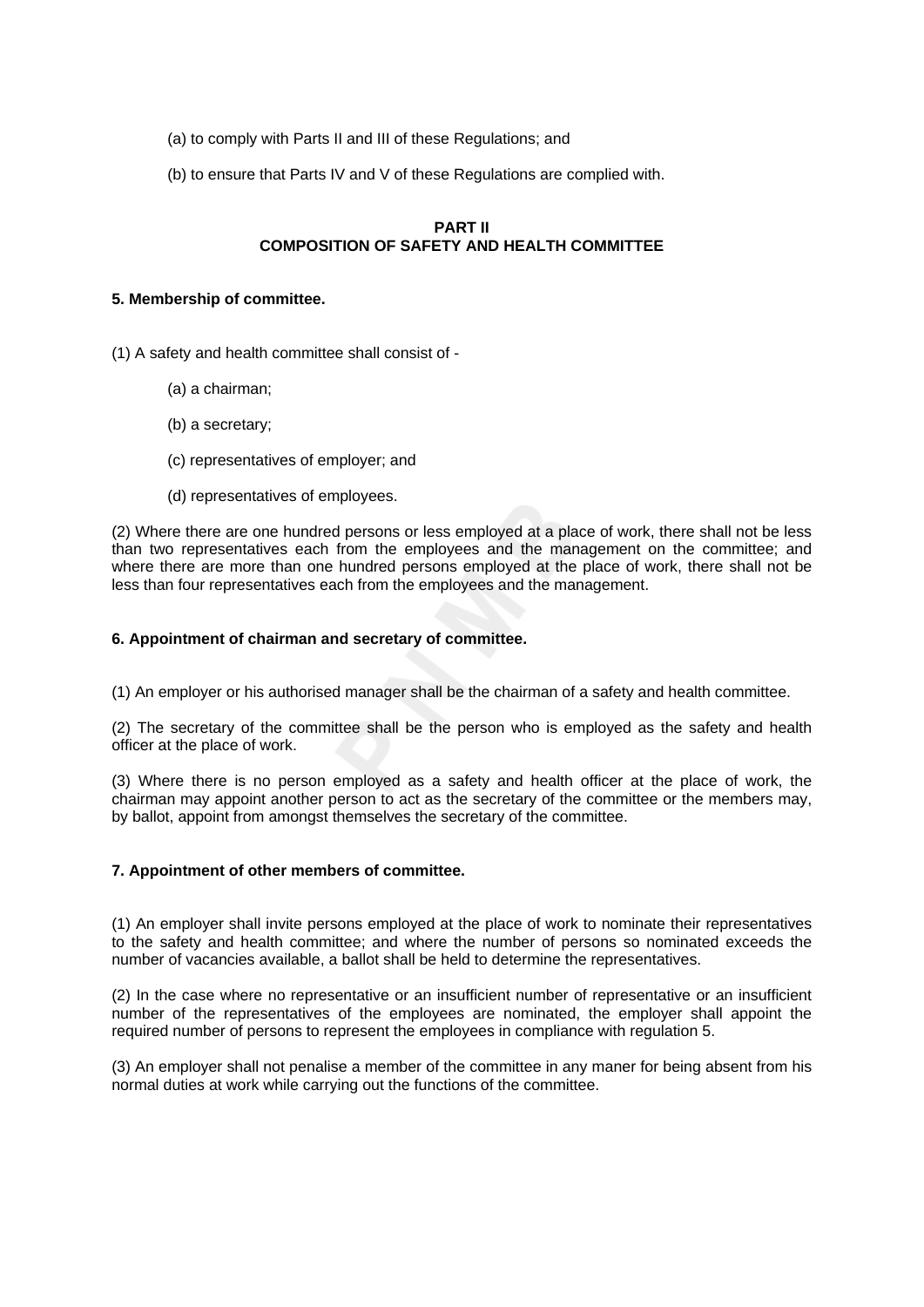### **8. Adequate employee representation.**

The representatives of employees in a safety and health committee shall be able to represent the various sections of a place of work in order to maintain and develop the employees' interest in establishing a safe and healthy working condition at the place of work.

### **9. Vacancy.**

If a vacancy occurs amongst the members of a safety and health committee, the vacancy shall be filled by a person appointed in the same manner as the previous member of the committee whose resignation or otherwise has created the vacancy.

## **10. Removal of member of commitee.**

A safety and health committee may remove a member from the committee if -

(a) he fails to attend three consecutive meetings of the committee without leave of the chairman;

- (b) he has been found or declared to be of unsound mind;
- (c) he becomes bankrupt;
- (d) as a representative of employees, he is no longer employed at the place of work;
- (e) there has been prove against him, or he has been convicted on, a charge in respect of
	- (i) an offence involving fraud, dishonesty or moral turpitude;
	- (ii) an offence under a law relating to occupational safety and health; or
	- (iii) any other criminal offence; or

(f) he is otherwise unable or incapable of discharging his duties as a member of the committee.

# **PART III FUNCTIONS OF SAFETY AND HEALTH COMMITTEE**

### **11. Functions of committee.**

The safety and health committee of a place of work shall -

- (a) assist in development of safety and health rules and safe systems of work;
- (b) review the effectiveness of safety and health programmes;

(c) carry out studies on the trends of accident, near-miss accident, dangerous occurrence, occupational poisoning or occupational disease which occurs at the place of work, and shall report to the employer of any unsafe or unhealthy condition or practices at the place of work together with recommendations for corrective actions; and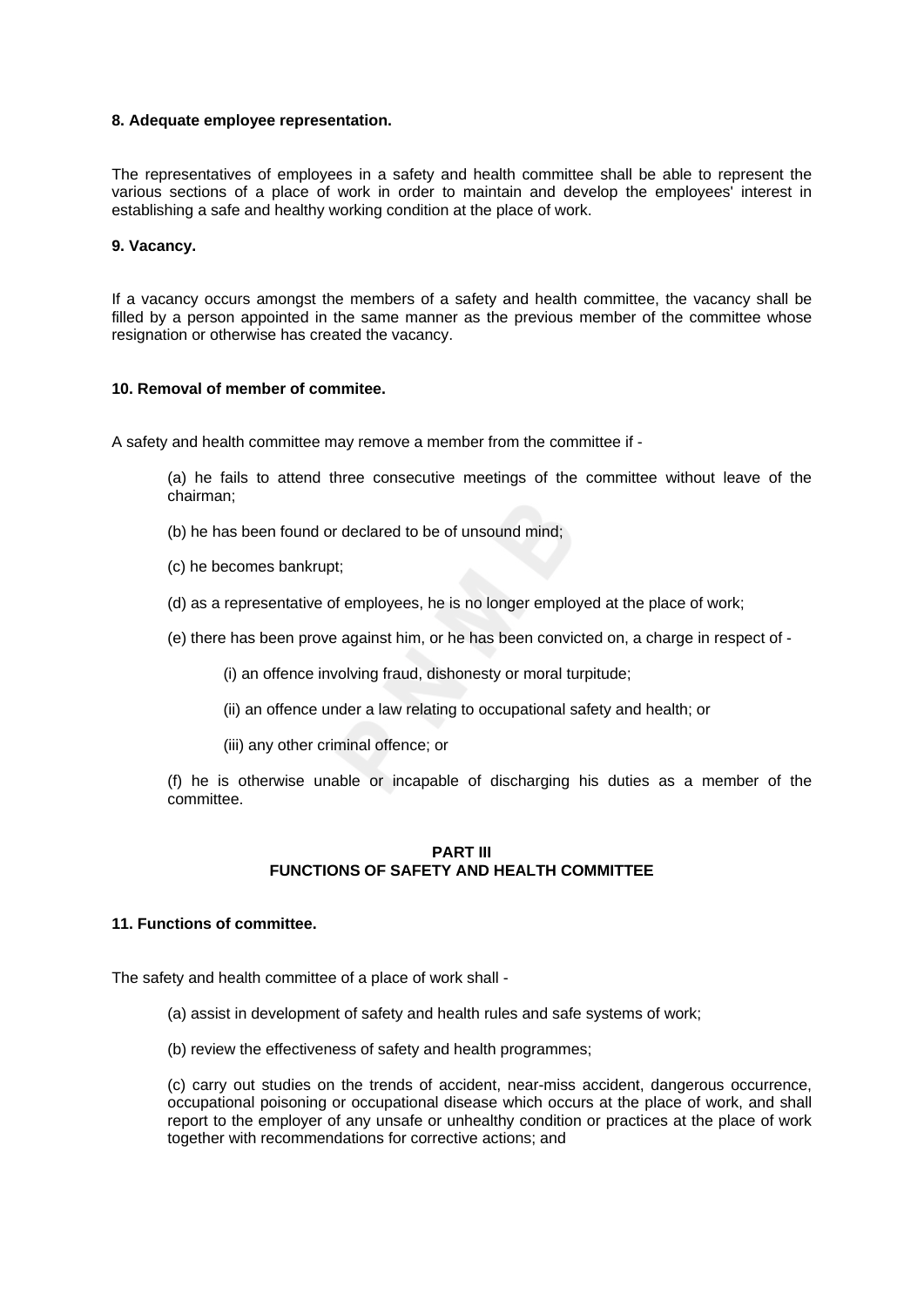(d) review the safety and health policies at the place of work and make recommendations to the employer for any revision of such policies.

### **12. Inspection of place of work.**

A safety and health committee -

(a) inspect the place of work at least once in every three months to ascertain if there is anything prejudicial to the safety and health of persons employed therein:

Provided that the committee may, at any time, make further inspections of any plant therein or any part of the place of work to check on the effectiveness of the measures taken to ensure the safety and health of persons at the place of work;

(b) discuss, as soon as is practicable, the observation of the members of the committee make during the inspection of the place of work, and if there are circumtances at the place of work which, in the opinion of the committee, are prejudicial to the safety and health of any person employed therein, shall record the details of such circumstances in a report kept for such purpose; and

(c) make recommendations to the employer on the remedial measures to be taken on any matter prejudicial to the safety and health of persons at the place of work and shall record such recommendations in the report.

## **13. Investigation into any accident, etc.**

(1) A safety and health committee shall inspect the place of work, as soons as it is safe to do so, after any accident, near-miss accident, dangerous occurance, occupational poisoning or occupational disease has occured at the place of work.

(2) Where a person is employed as a safety and health officer, he shall furnish the chairman of the committee with a report of his findings subsequent to an investigation conducted by him into any accident, near-miss accident, dangerous occurence, occupational poisoning or occupational disease which has occured at the place of work, and the chairman shall, as soon as is practicable, convene a meeting of the committee to discuss the report.

(3) Where no safety and health officer is employed at the place of work, the employer or his authorised manager shall forthwith inform the chairman or the secretary of the committee of any accident, near-miss accident, dangerous occurence, occupational poisining or occupational disease which has occured at the place of work, and the chairman or the secretary shall, as soons as is practicable, after the committee has inspected the place of work, convene a meeting to investigate into such incident.

(4) At the meeting of the committee convened under subregulation (2) or (3), the committee shall discuss the casue of the accident, near -miss accident, dangerous occurence, occupational poisoning or occupational disease and make recommendations to the employer of the measures to be taken to prevent the reoccurrence of such incident.

### **14. Action to be taken on report and recommendation of committee.**

(1) A safety and health officer, or, if no person is appointed as such, the chairman, shall upon a report or recommendations being made under paragraph 12(c) or subregulation 13(4), furnish the same to the employer or his authorised manager.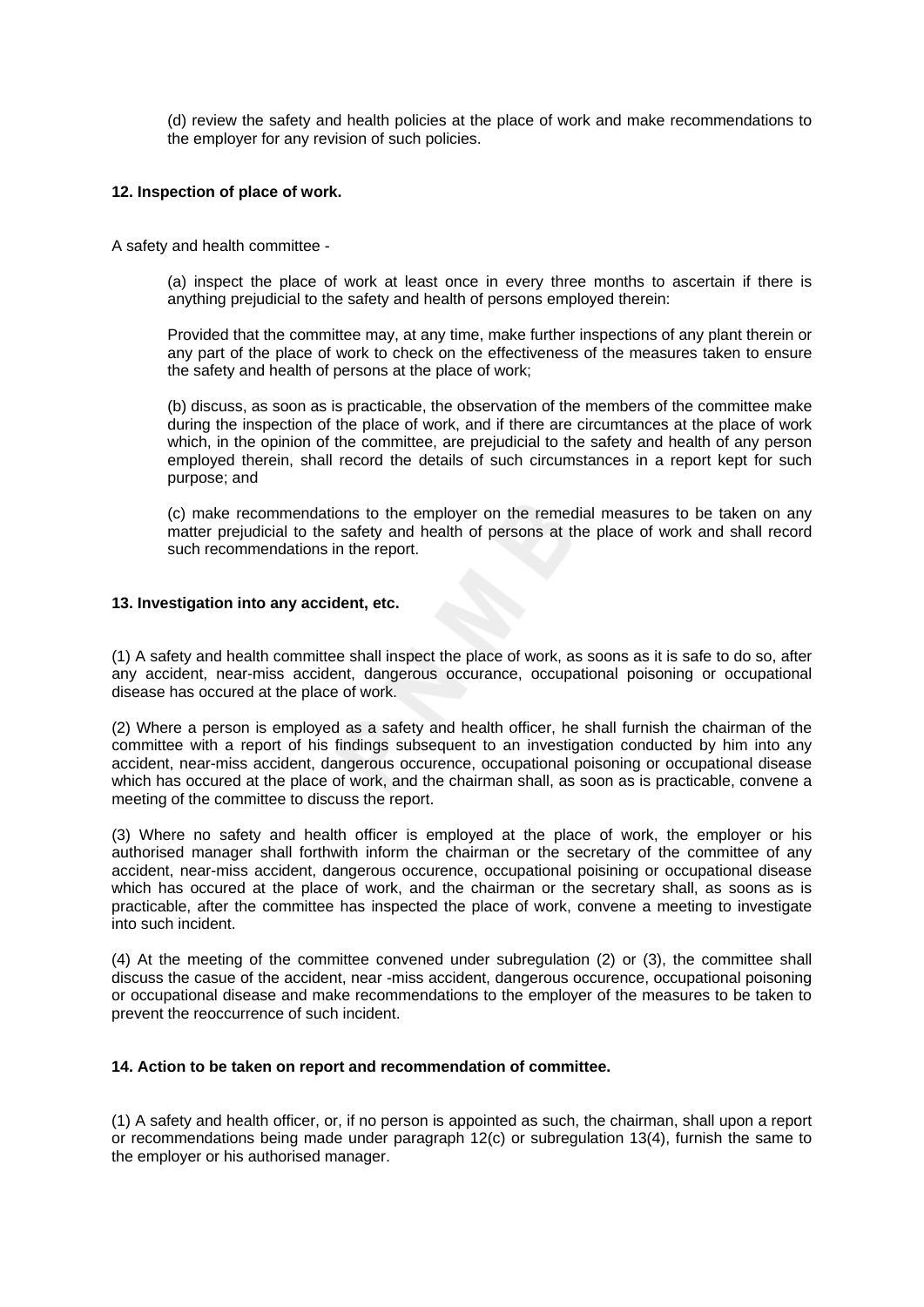(2) An employer or his authorised manager shall, as soon as is practicable, upon receiving the report or recommendations under subregulation (1), discuss the report or recommendations with the safety and health officer or the chairman , as the case may be, and the safety and health officer or the chairman shall record in the report the employer's or his authorised manager's decision thereon and shall direct any person employed at the place of work to take such action as the employer or his authorised manager deems necessary in the interest of the safety and health of persons employed therein.

(3) An employer shall keep a copy of the report in the place of work for a minimum period of seven years.

## **15. Matters to be considered by committee.**

A safety and health committee, when performing its functions, shall take into consideration the following:

(a) any other reports apart from those under regulation 14 which may be submitted by a safety and health officer;

(b) the safety audits submitted by safety and health auditors;

(c) the reports and factual information provided by occupational safety and health officers; and

(d) the reports by other government agencies on matters pertaining to safety and health at a place of work.

### **16. Investigation of complaint.**

(1) An employer shall provide and maintain a system of communication to enable any of his employees to make a complaint on any matter prejudicial to the safety and health of persons at the place of work.

(2) An employer, upon receiving a complaint under subregulation (1), shall, as soon as is practicable, attend to the complaint and shall take immediate measures to eliminate or minimize the risk to safety and health at the place of work.

(3) Where an employer is unable to discharge his duties under subregulation (2), the employee may make a similar complaint, or the employer may refer the matter, to the committee.

(4) The committee shall, upon a complaint being made or matter being referred to under subregulation (3), investigate the matter and shall thereafter prepare a report and make recommendations to the employer on the ways of eliminating or minimising the risk to safety and health at the place of work.

# **17. Resolution of complaint.**

(1) An employer shall, as soon as as it practicable, implement every recommendation made under subregulation 16(4), and if for any reason he or his authorised manager is unable to implement any of the recommendations, he shall convey his reason to the safety and health committee.

(2) If the committee does not agree with any of the reasons given by the employer or his authorised manager under subregulation (1), the committee shall make a request to the Director General to undertake an inspection of the place of work and to resolve the matter.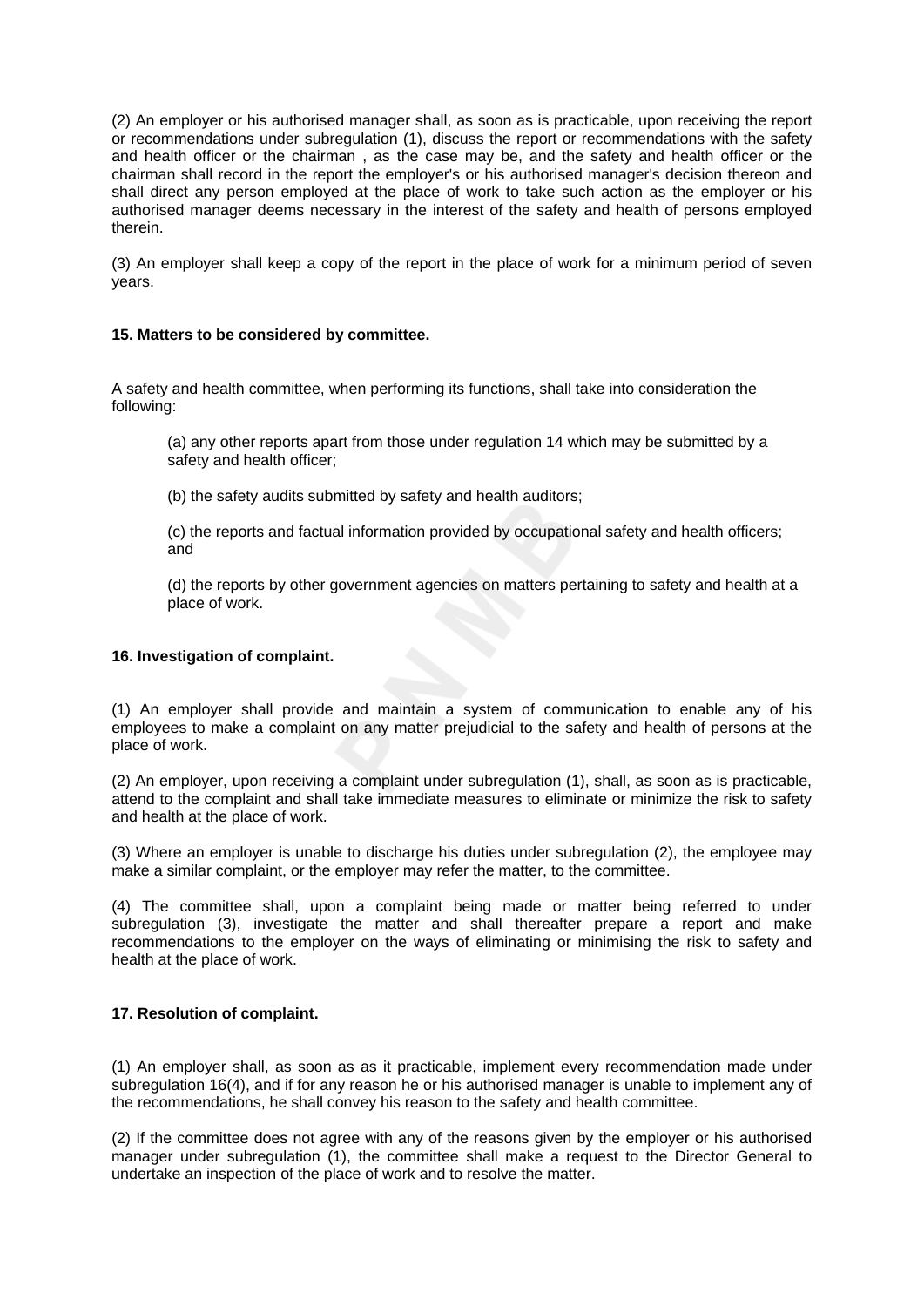(3) For purpose of a request made under subregulation (2), the committee shall submit to the Director General in duplicate the following:

- (a) the inspection or investigation report;
- (b) the recommendation of the committee to the employer; and
- (c) any other documentary or material evidence pertaining to the complaint.

#### **18. Assistance of committee.**

A safety and health committee shall assist an employer in any competition in connection with safety and health, talks on safety and health and any other activity which is held to promote a safe conduct of work at the place of work.

#### **19. Rules on safety and health.**

(1) An employer of a place of work shall, in consultation with a safety and health committee, prepare and promote rules on safety and health which will ensure the safety and health of persons employed at the place of work for the guidance of such persons.

(2) The rules may with the approval of the employer be amended, varied or rescinded by the committee.

- (3) The employer of the place of work shall furnish to each of his employees a copy of the rules.
- (4) An occupational safety and health officer shall be given a copy of the rules when so requested.

#### **20. Sub-committee.**

A safety and health committee may from a sub-committee to assist the committee in the performance of its functions.

## **PART IV MEETINGS OF SAFETY AND HEALTH COMMITTEE**

### **21. Frequency of meetings of committee.**

(1) A safety and health committee shall meet as often as may be necessary commensurate with the risks attendant on the nature of work at the place of work but shall not meet less than once in three months.

(2) Every member of the committee shall be given reasonable notice in writing of any meeting of the committee together with a copy of the agenda for the meeting attached to such noticed.

(3) Notwithstanding subregulation (2), A meeting shall be called immediately in the event of an accident which results in loss of life or serious bodily injury to any person, a near-miss accident, a dangerous occurence or any other situation which calls for immediate attention in order to ensure the safety and health of employees at the place of work.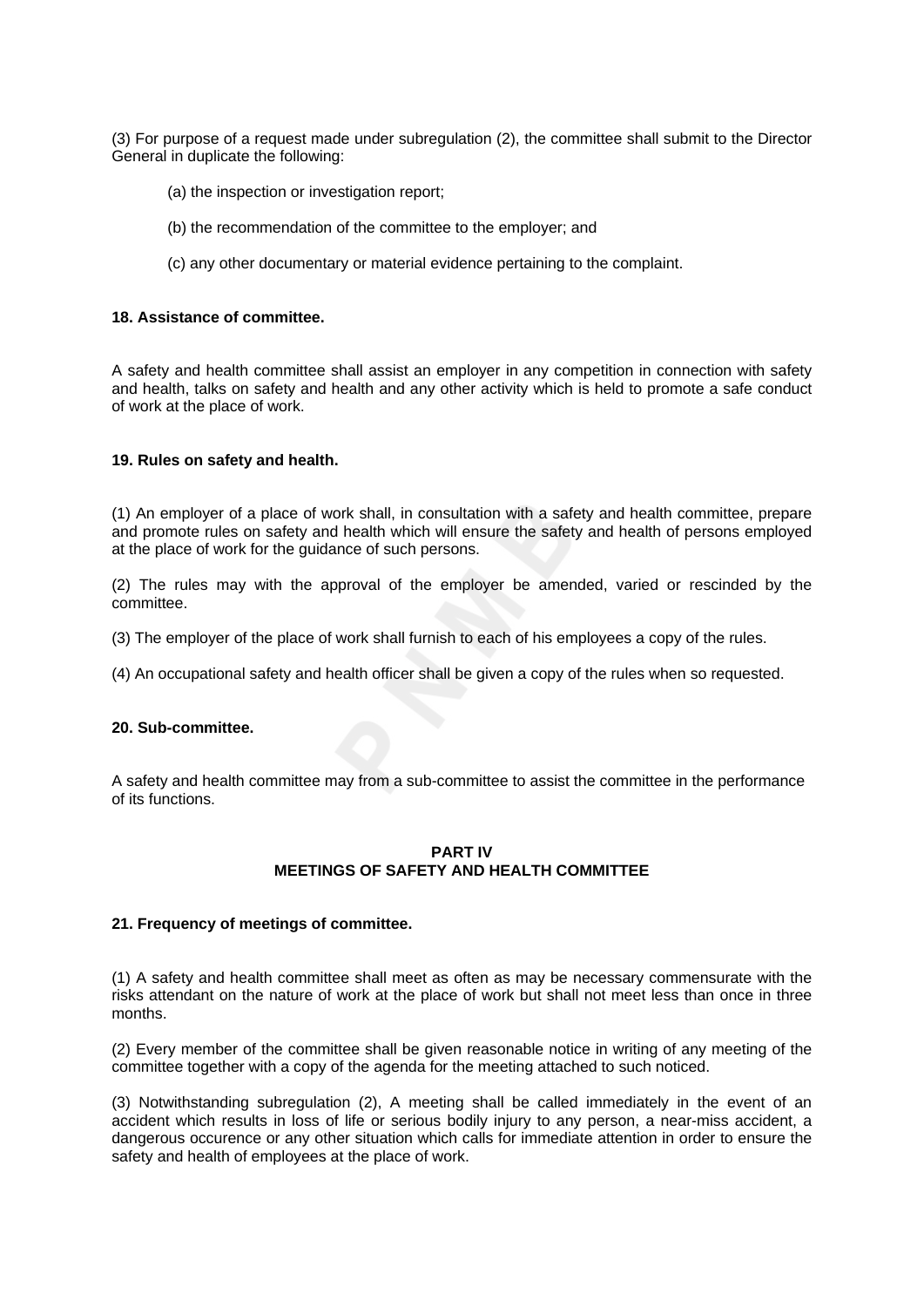# **22. Duty to provide facilities.**

An employer of a place of work shall -

- (a) provide a suitable place at the place of work for the safety and health committee to hold its meetings, and
- (b) permit every member of the committee to attend such meetings during working hours.

# **23. Inaugural meeting.**

(1) An inaugural meeting of a safety and health committee shall be convened by the employer of the place of work.

(2) At the inaugural meeting the employer shall make known his safety and health policies, plans and proposals to establish a safety and healthy working condition at the place of work.

(3) Save for subregulation (1), an employer may appoint his authorised manager to chair a meeting of the committee in his absence.

# **24. Quorum.**

At every meeting of a safety and health committee the chairman, the secretary and not less than half of the remaining members present shall constitute a quorum.

# **25. Non-member may attend meeting.**

(1) A safety and health committee may invite any person who is involved in or has knowledge of any accident ,near-miss accident, dangerous occurence, occupational poisoning or occupational disease which has occured at the place of work to attend any meeting of the committee during such incident shall be discussed.

(2) The committee may invite any other person to any of its meetings to discuss any matter pertaining to occupational safety and health.

# **26. Matters to be discussed at meeting.**

Only matter relating to safety and health at the place of work shall be discussed at any meeting of a safety and health committee.

# **27. Minutes of meeting.**

(1) A copy of the minutes of every meeting of a safety and health committee shall be furnished to every member of the committee and the employer of the place of work within two weeks after the meeting has taken place.

(2) The employer shall keep a copy of the minutes of the meeting of the committee at the place of work for a minimum period of seven years for purposes of inspection by an occupational safety and health officer.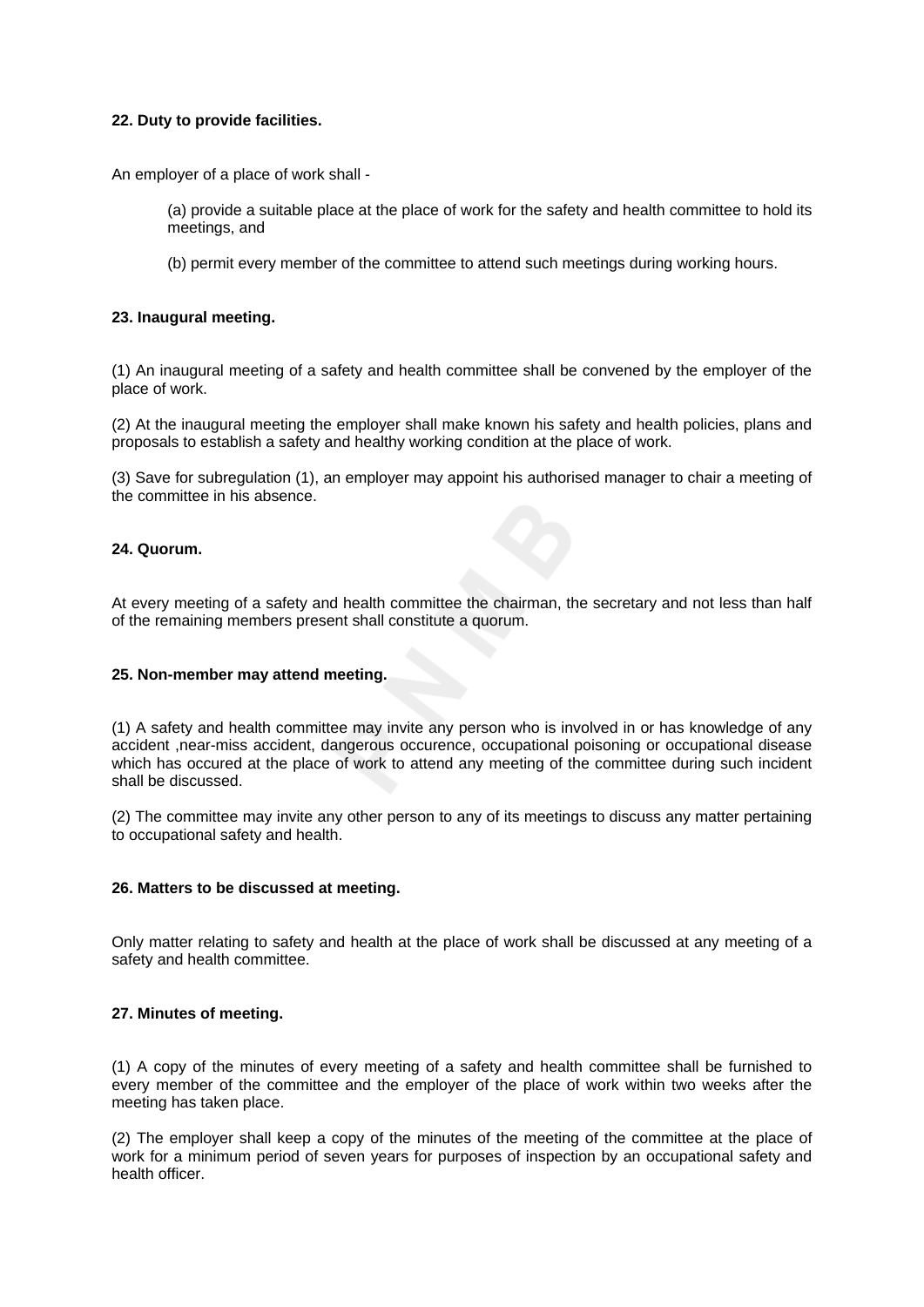(3) An occupational safety and health officer may at any time require for a copy of such minutes to be furnished to him and the employer of the place of work shall forthwith comply with such requirement.

### **PART V PROVISIONS OF TRAINING AND INFORMATION**

#### **28. Duty to ensure basic knowledge and functions of committee.**

An employer of place of work shall take such steps as are necessary to ensure that members of the safety and health committee have a basic understanding and knowledge of the functions of the committee under the Act.

#### **29. Duty to provide adequate training.**

An employer shall take such steps as are reasonably practicable to provide the members of a safety and health committee with adequate training in occupational safety and health so as to enable them to perform the functions of the committee effectively.

#### **30. Duty to make available relevant document and information.**

An employer shall make available to a safety and health committee the following documents and information:

(a) the Act and all subsidiary legislation made under the Act;

(b) industry codes of practice and guidelines relating to the elimination of risks to safety and health associated with nature of work carried out at place of work, and such other relavant codes of practice;

(c) information about safety plans and their implementation, and any proposed changes to the safety plans affecting the safety and health of employees;

(d) technical information about safety and health hazards and precautions necessary to eliminate or minimize them;

(e) information about operation precedures, systems of work, and subtances for use at work and other relevant data pertaining to safety and health, and

(f) any other information as directed by the Director General from time to time.

### **31. Information not to be supplied.**

Notwithstanding regulation 30, and employer shall not make available to a safety and health committee the following information:

(a) any information the disclosure of which would be prejudicial to the interest of national security;

(b) any information which he could not disclose without contravening a prohibition imposed by or under any written law;